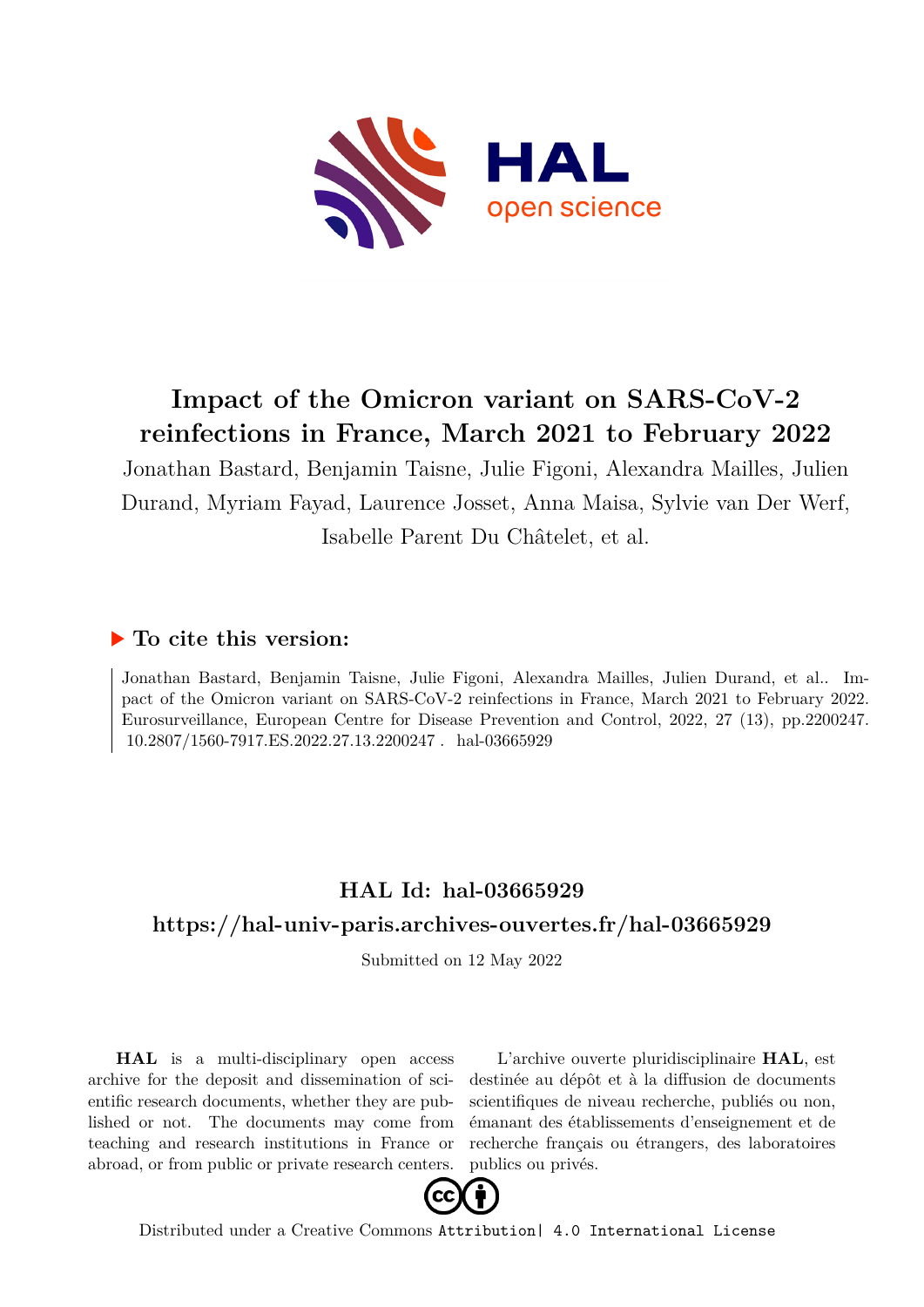# Impact of the Omicron variant on SARS-CoV-2 reinfections in France, March 2021 to February 2022

Jonathan Bastard<sup>1</sup>, Benjamin Taisne<sup>1</sup>, Julie Figoni<sup>1,\*</sup>, Alexandra Mailles<sup>1,\*</sup>, Julien Durand<sup>1</sup>, Myriam Fayad<sup>1</sup>, Laurence Josset<sup>2,3</sup>,<br>Anna Maisa<sup>1</sup>, Sylvie van der Werf<sup>4,5</sup>, Isabelle Parent du Châtelet<sup>1</sup>, Sibylle

- 1. Santé publique France, French national public health agency, Saint-Maurice, France
- 2. Laboratoire de Virologie, Institut des Agents Infectieux, Laboratoire associé au Centre National de Référence des virus des infections respiratoires, Hospices Civils de Lyon, Lyon, France
- 3. CIRI, Centre International de Recherche en Infectiologie, Team VirPath, Univ Lyon, Inserm, U1111, Université Claude Bernard Lyon 1, CNRS, UMR5308, ENS de Lyon, Lyon, France
- 4. Molecular Genetics of RNA Viruses, Department of Virology, Institut Pasteur, CNRS UMR 3569, Université Paris Cité, Paris, France
- 5. National Reference Center for Respiratory Viruses, Institut Pasteur, Paris, France
- \* These two authors contributed equally.

**Correspondence: Sibylle Bernard-Stoecklin (sibylle.bernard-stoecklin@santepubliquefrance.fr)**

#### **Citation style for this article:**

Bastard Jonathan, Taisne Benjamin, Figoni Julie, Mailles Alexandra, Durand Julien, Fayad Myriam, Josset Laurence, Maisa Anna, van der Werf Sylvie, Parent du<br>Châtelet Isabelle, Bernard-Stoecklin Sibylle. Impact of the Omicr 2022;27(13):pii=2200247. https://doi.org/10.2807/1560-7917.ES.2022.27.13.2200247

Article submitted on 17 Mar 2022 / accepted on 31 Mar 2022 / published on 31 Mar 2022

Since the first reports in summer 2020, SARS-CoV-2 reinfections have raised concerns about the immunogenicity of the virus, which will affect SARS-CoV-2 epidemiology and possibly the burden of COVID-19 on our societies in the future. This study provides data on the frequency and characteristics of possible reinfections, using the French national COVID-19 testing database. The Omicron variant had a large impact on the frequency of possible reinfections in France, which represented 3.8% of all confirmed COVID-19 cases since December 2021.

Reinfections by severe acute respiratory syndrome coronavirus 2 (SARS-CoV-2) have been reported early after its emergence and rapid spread worldwide. The aim of this study was to describe the frequency and characteristics of possible reinfections with SARS-CoV-2 detected in France since March 2021.

#### **Temporal distribution of possible SARS-CoV-2 reinfections**

We identified possible SARS-CoV-2 reinfections in the French national coronavirus disease (COVID-19) testing database. A case was defined as a person with at least two positive tests (by RT-qPCR, reverse transcription loop-mediated isothermal amplification (RT-LAMP) or antigen tests, excluding self-administered antigen tests, and irrespective of the variant involved) performed at least 60 days apart between 1 January 2021 and 20 February 2022. Because of changes in the patient anonymisation method in the database in early 2021, we could identify possible reinfections starting on 2 March 2021, but not those following a first episode or more in 2020.

From 2 March 2021 to 20 February 2022, 589,702 possible reinfections were identified, including 584,129 people with two episodes (99.1%), 5,485 (0.9%) with three, 66  $(0.1\%)$  with four, and 22 people  $(0.1\%)$ with between five and seven distinct episodes. We excluded all possible cases of SARS-CoV-2 reinfection with more than two distinct episodes, because (i) they were more likely to reflect persistent viral shedding in possibly immunosuppressed people than actual reinfections, and (ii) they represented less than 1% of the possible cases of reinfection. Among the 584,129 analysed cases, 390,835 (66.9%) had a first episode of infection between 1 January and 20 June 2021 (i.e. before the epidemic wave in summer 2021) (Figure 1A), and 551,182 (94.4%) had a second episode from 6 December 2021 onwards, i.e. after the introduction and rapid spread of the Omicron (Phylogenetic Assignment of Named Global Outbreak (Pango) lineage designation B.1.1.529) variant in France (Figure 1B).

Possible cases of reinfection represented 3.1% of all confirmed COVID-19 cases detected between 2 March 2021 and 20 February 2022. This proportion varied over time, representing 0.8% in the period until week 48/2021 and 3.8% from the time of emergence of the Omicron variant (i.e. from week 49/2021 onwards, Figure 1C). In week 7/2022, possible cases of reinfection represented 4.5% of all confirmed cases.

#### **Characteristics of possible cases of SARS-CoV-2 reinfection**

The mean time interval between two episodes of infection was 244 days, and the median was 267 days (interquartile range: 166–314). In a majority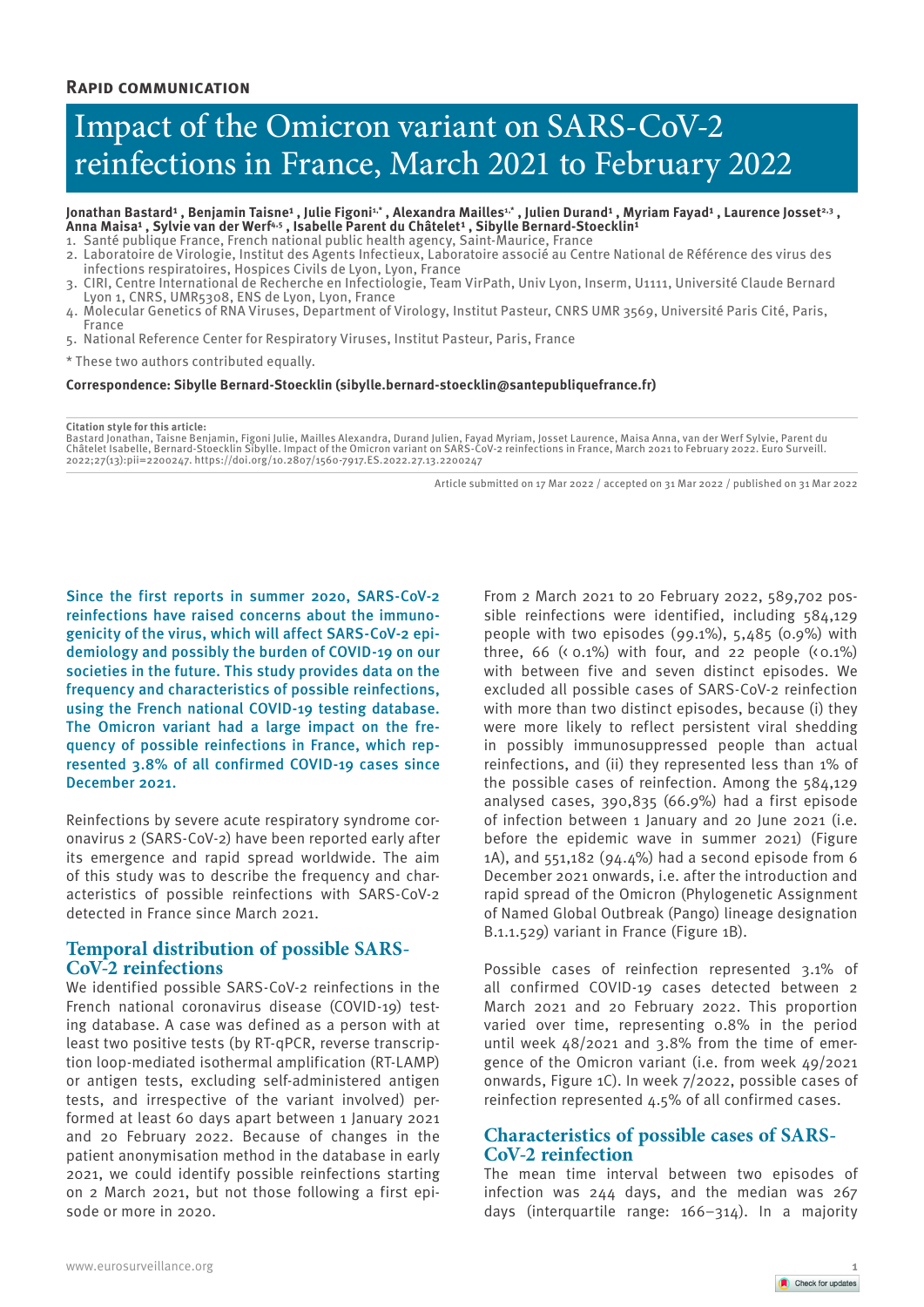#### **Figure 1**

Distribution of the first and second episode of infection for possible cases of SARS-CoV-2 reinfection, and proportion of possible reinfections among all confirmed COVID-19 cases, by week of sampling, France, January 2021–February 2022  $(n = 584,129)$ 



**A. First episode of infection among possible cases of reinfection**





Week of sampling in 2021





COVID-19: coronavirus disease; SARS-CoV-2: severe acute respiratory syndrome coronavirus 2.

Panels A and B: Because of the study period, we could only detect possible reinfections with a first episode of SARS-CoV-2 infection between weeks 53/2020 and 51/2021 and with a<br>- Second episode from weak 9/2021 on week 9/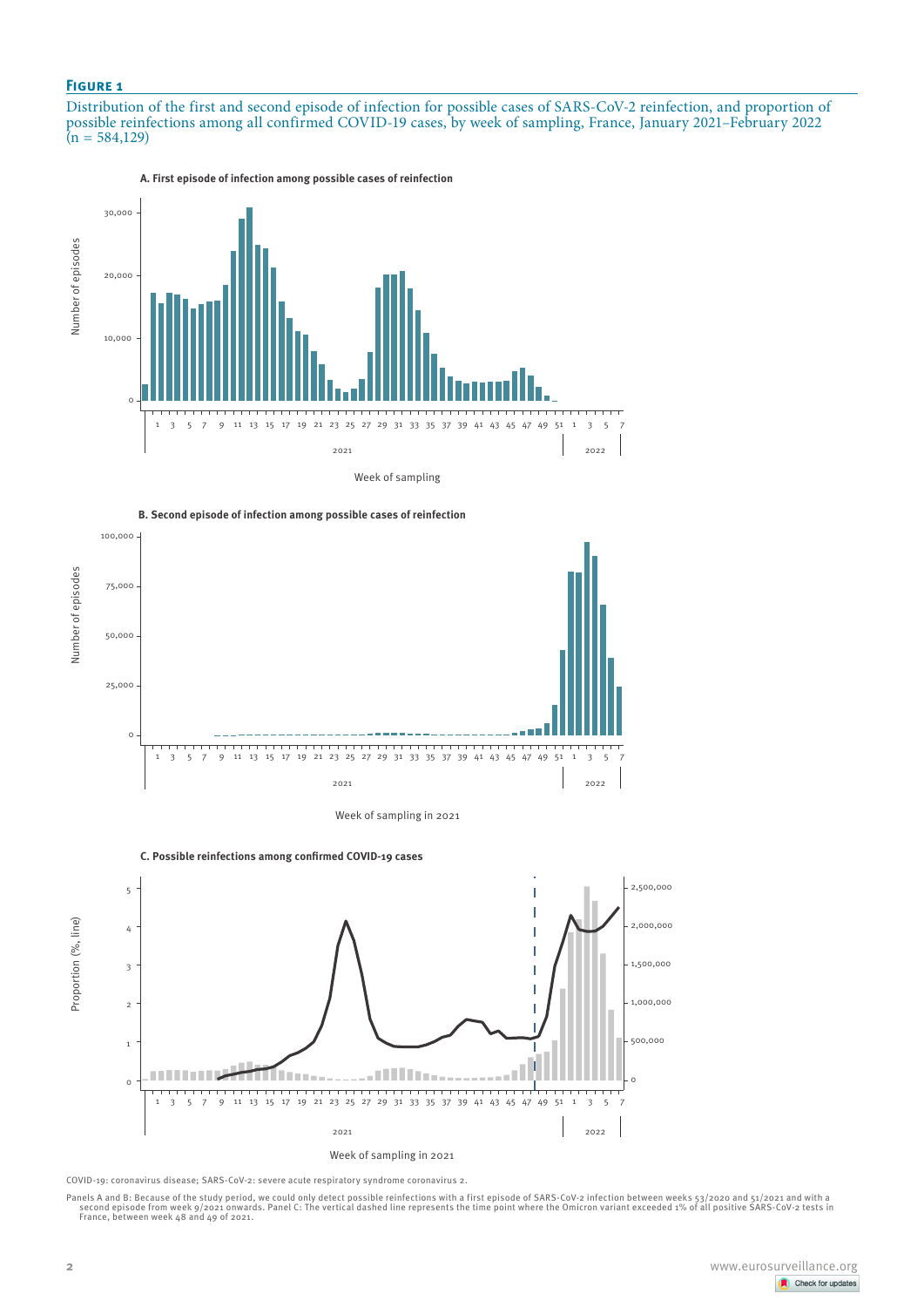#### **Table**

Characteristics of possible cases of SARS-CoV-2 reinfection, compared with all confirmed COVID-19 cases, France, 2 March 2021–20 February 2022

|                         | Possible cases of SARS-CoV-2 reinfection |               | All confirmed cases of COVID-19 |               |                      |
|-------------------------|------------------------------------------|---------------|---------------------------------|---------------|----------------------|
|                         | $(n = 584, 129)$                         |               | $(n = 18,661,139)$              |               | p value <sup>a</sup> |
|                         | $\overline{n}$                           | $\frac{9}{6}$ | n                               | $\frac{9}{6}$ |                      |
| Female                  | 324,253                                  | 55.6          | 9,862,846                       | 53.4          | (0.001)              |
| Male                    | 259,325                                  | 44.4          | 8,623,428                       | 46.6          | (0.001)              |
| Healthcare professional | 33,298                                   | 6.2           | 615,074                         | 3.5           | (0.001)              |
| Symptoms reported       | $274,508$ <sup>d</sup>                   | 51.3          | 8,831,873                       | 51.3          | 20.05                |
| Age group (years)       |                                          |               |                                 |               |                      |
| $\langle 18$            | 137,915                                  | 23.6          | 5,052,111                       | 27.1          | (0.001)              |
| $18 - 40$               | 298,230                                  | 51.1          | 7,127,055                       | 38.2          | 0.001                |
| $41 - 60$               | 116,799                                  | 20.0          | 4,495,255                       | 24.1          | 0.001                |
| $61 - 80$               | 22,420                                   | 3.8           | 1,584,451                       | 8.5           | 0.001                |
| 80                      | 8,265                                    | 1.4           | 397,037                         | 2.1           | (0.001)              |

COVID-19: coronavirus disease; SARS-CoV-2: severe acute respiratory syndrome coronavirus 2.

a p value of a two-sample binomial proportion test.

b Proportion among cases with available information. The percentage of missing values was 0.1% for the sex variable, 7.3% for healthcare professional status, 0.1% for the age variable and 8.3% for symptom reporting.

c Proportion among cases with available information . The percentage of missing values was 1.0% for the sex variable, 6.8% for healthcare professional status,<0.1% for the age variable and 7.8% for symptom reporting

 $^{\text{\tiny{d}}}$  Reporting symptoms at the time of sampling during the second episode of infection.

of cases (69.1%), this time period was 180 days or more (see Supplementary Table S1 for the numbers of possible reinfections by time interval).

The proportion of women, healthcare professionals and people aged 18 to 40 years was significantly higher among possible cases of reinfection compared with all confirmed COVID-19 cases (p<0.001). In contrast, people younger than 18 years and older than 40 years were less frequent among possible cases of reinfection (p < 0.001) (Table).

The proportion of possible cases of reinfection reporting symptoms during their second episode was similar to that of all confirmed cases  $(p \nvert 0.05)$  (Table). However, the shorter the time between two episodes, the smaller this proportion (Figure 2A). Symptoms were also less frequent during the second episode in people younger than 18 years or older than 60 years (Figure  $2B$ ).

#### **Impact of Omicron on possible reinfections with SARS-CoV-2**

In France, an RT-PCR screening strategy for SARS-CoV-2 mutations has been in place since 23 January 2021, with 26% of all confirmed COVID-19 cases screened for mutations carried by different SARS-CoV-2 variants of concern from June 2021 to February 2022. The targeted mutations changed over time in order to adjust to the variants circulating in France and abroad. We defined five categories of screening results for this analysis: suspicion of Alpha (B.1.1.7), Beta/Gamma (B.1.351/P.1), Delta (B.1.617.2), Omicron and 'Other', the latter including any other interpretable mutation screening result (see the Supplement for a summary of the RT-PCR screening strategy in France). In this section, we analysed only the possible reinfections that occurred in mainland France (i.e. 565,149 possible cases of reinfection, or 97% of the total).

An interpretable screening result was available for the first and/or the second episode in  $53.5\%$  (n = 302,604) of possible reinfection cases. First episodes were caused by several variants, while the large majority (86.1%) of the 117,601 possible cases of reinfection with an interpretable screening result on their second episode were most probably caused by Omicron.

Moreover, 10.6%  $(n=59,760)$  of the  $565,149$  possible reinfections had an interpretable screening result for both episodes (Figure 3A and B). For 43.9% of them  $(n=26.229)$ , the results indicated a suspicion of infection with Alpha during the first episode and with Omicron during the second episode, and 31.5%  $(n=18,842)$  had a suspicion of infection by Delta during the first episode and by Omicron during the second episode (see Figure 3A and B and the combinations of mutation screening results for both episodes in Supplementary Table S2). Possible reinfections with identical screening results for both episodes were rare, with a suspicion of Alpha, Delta and Omicron in both episodes in 613 (1.0%), 1,332 (2.2%) and 100 cases (0.2%), respectively.

Between week 46/2021 and week 3/2022, the proportion of infections suspected to be caused by the Omicron variant was systematically higher among possible reinfections than among all confirmed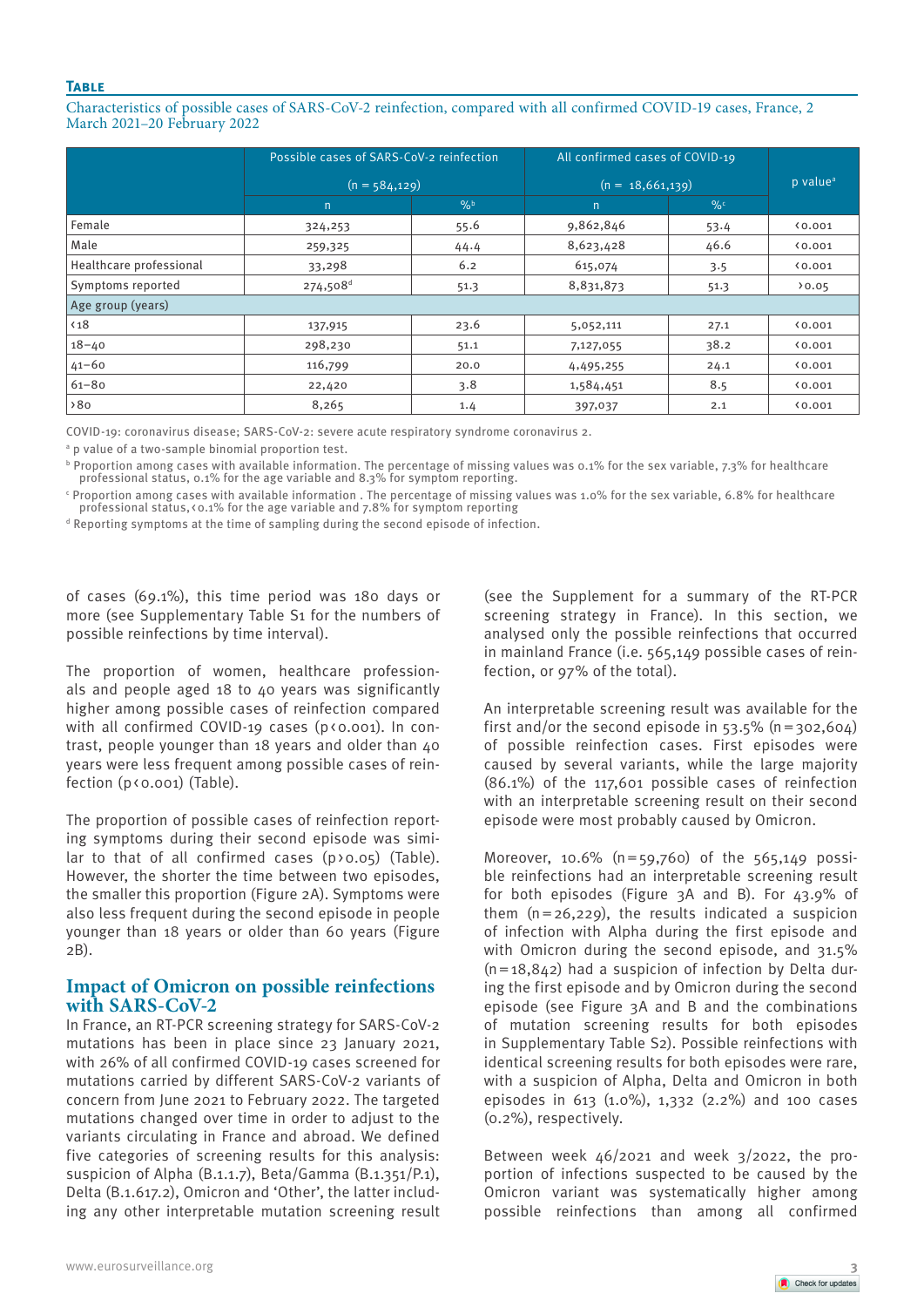#### **Figure 2**

Proportion of possible cases of SARS-CoV-2 reinfection reporting symptoms during the second episode of infection, stratified by time between episodes and by age, France, March 2021–February 2022 (n = 535,539)



COVID-19: coronavirus disease; SARS-CoV-2: severe acute respiratory syndrome coronavirus 2.

Error bars represent the 95% binomial proportion confidence interval. The dashed horizontal line represents the proportion of symptomatic infections in all confirmed COVID-19 cases detected throughout the study period (see Table). Proportions are calculated among cases who provided information on the presence/absence of symptoms (values were missing in 8.3% of possible reinfections for the symptom reporting variable).

COVID-19 cases, even though the proportion of suspected Omicron infections rapidly increased in both categories (Figure 3C).

#### **Discussion**

This study provides original data on possible reinfections by SARS-CoV-2 (i.e. people with two positive tests for SARS-CoV-2 at least 60 days apart) in France, generated from a nationwide, exhaustive database of COVID-19 testing results. While possible reinfections were a rare event (< 1% of all confirmed COVID-19 cases) during most of the study period, their frequency increased dramatically after the emergence and spread of the Omicron variant (December 2021 to February 2022), representing more than 4% of total confirmed COVID-19 cases in mid-February. This phenomenon could be due to the waning of post-infection and post-vaccination immunity in people infected and/ or vaccinated earlier in the pandemic. Moreover, these reinfections most probably reflect the immune escape characteristics of Omicron. This is consistent with other reports published worldwide [1-7].

Interestingly, before the introduction and rapid diffusion of Omicron in France in early December 2021, the

proportion of possible reinfections among confirmed COVID-19 cases fluctuated markedly, with high values observed during inter-epidemic periods, in June and September 2021. This could reflect the fact that during these periods of lower incidence, SARS-CoV-2 mostly circulated within populations with a higher exposure to the virus and who, possibly related to their profession, socioeconomic status or lower compliance to physical distancing, were more likely to have previously been infected and remained highly exposed during interepidemic periods.

The same hypothesis could explain the higher proportion of young adults and healthcare professionals among possible reinfections compared with all confirmed COVID-19 cases. On the contrary, the lower proportion of older adults could be due to a generally lower exposure to SARS-CoV-2 (e.g. better compliance to prevention measures such as physical distancing) and to a higher vaccination coverage (in Supplementary Table S3, we provide the vaccination coverage by age group during the study period), especially for those with a booster dose. This higher vaccination coverage could also explain why a lesser proportion of possible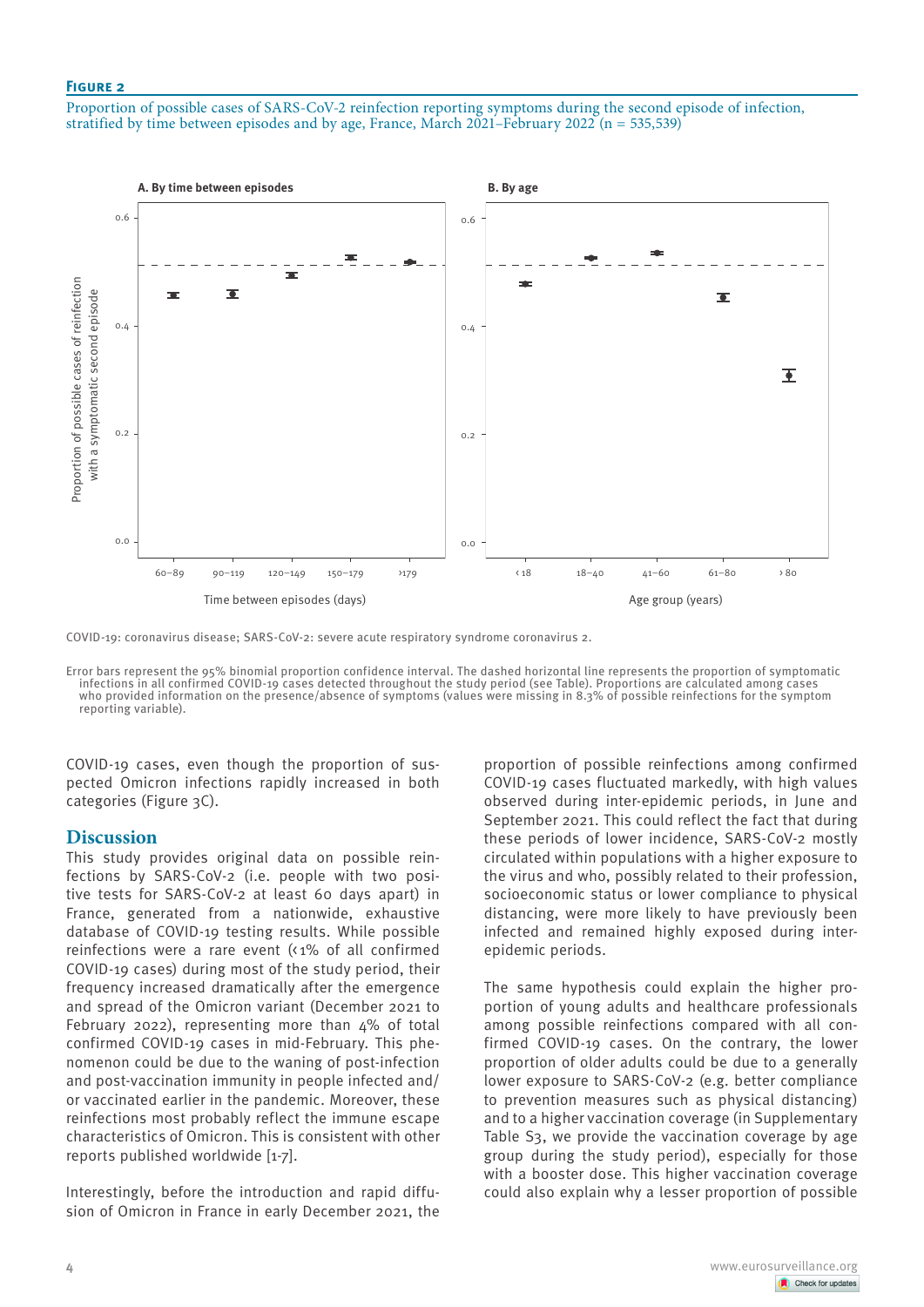#### **Figure 3**

Number of second episodes ofpossible cases of reinfection

Number of second episodes ofpossible cases of reinfection

Suspected variants in possible cases of SARS-CoV-2 reinfection, by week of sampling, mainland France, January 2021– February 2022 ( $n = 302,604$ )





**C. Proportion of infections and reinfections suspected to be Omicron** 



COVID-19: coronavirus disease; SARS-CoV-2: severe acute respiratory syndrome coronavirus 2.

SARS-CoV-2 mutation screening results were available in both first and second episodes for 59,760 possible cases of reinfection. Panel C<br>displays weekly proportions of suspected Omicron infections among possible reinfectio intervals) and among all confirmed SARS-CoV-2 infections (line).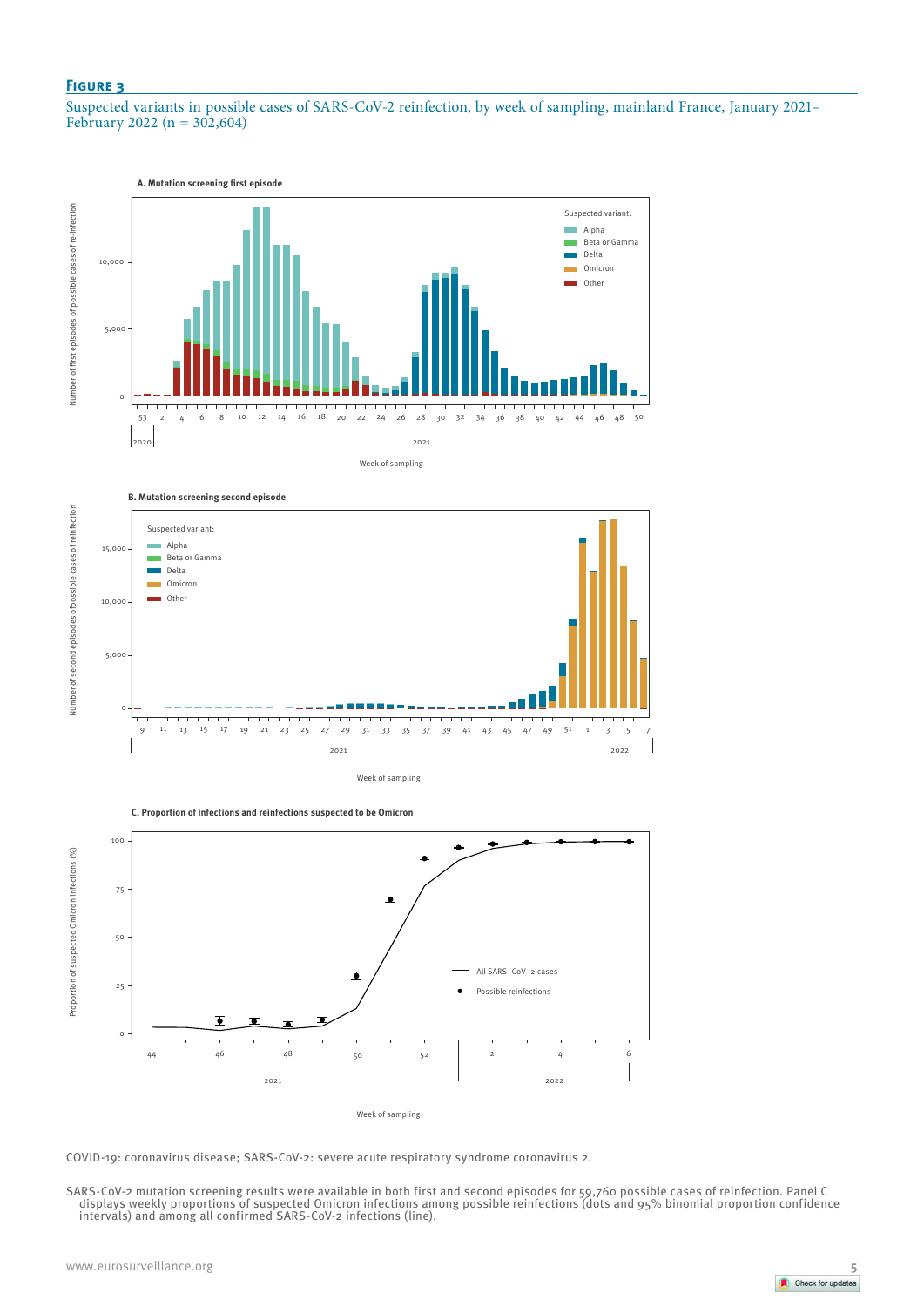reinfections were symptomatic in this group compared with younger adults.

The majority of possible reinfections occurred more than 6 months after the first infection episode. However, ca 6% of possible reinfections had an interval of 60–89 days between episodes, indicating that a 90-day cut-off in the case definition of a SARS-CoV-2 reinfection – a cut-off adopted by several health agencies [8] – could lead to under-detection of reinfections. On the other hand, a fraction of the possible cases of reinfection – especially those occurring within a 90-day period – may be false-positives caused by prolonged viral detection, particularly in immunosuppressed [9,10] or severely ill people [11,12]. This could explain the detection of several cases with five or more positive tests at least 60 days apart. However, the proportion of false-positive cases of reinfection is likely to be negligible with a 60-day threshold, based on available literature [13,14].

The proportion of cases reporting symptoms during reinfection was similar to that of all confirmed COVID-19 cases. However, we observed a smaller proportion of symptomatic cases among possible reinfections with a shorter interval between infections. This suggests that the immune response may partly protect from a symptomatic reinfection shortly after a primary infection, but that such an effect tends to wane over time. Further work is needed to investigate this hypothesis.

This study has several limitations. Firstly, virological (e.g. viral load, sequencing data) and epidemiological (e.g. contact with a confirmed COVID-19 case before the second episode) information was not available, which could affect the specificity of our case definition for possible reinfection. Secondly, we did not have access to information on hospitalisation and vaccination status of possible cases of reinfection, which prevented a thorough characterisation of possible reinfections. In the future, matching the COVID-19 testing database with the national hospitalisation and vaccination databases would allow to further characterise the risk of SARS-CoV-2 reinfection. Finally, owing to technical specificities, we were not able to identify in this study possible reinfections with a first episode that occurred in 2020. However, the study period still allowed highlighting the impact of the Omicron variant on reinfections by comparing the periods before and after its emergence. Moreover, the available literature on the frequency of reinfections before the emergence of Omicron indicates that SARS-CoV-2 reinfections were rare events [15-19]. We therefore assume that the total number of undetected possible reinfections is small.

#### **Conclusion**

The data presented here on possible SARS-CoV-2 reinfections provide valuable information on their characteristics and frequency over time. As it appears very unlikely that SARS-CoV-2 will be eradicated, monitoring the frequency of reinfections will be particularly useful in the future, especially in case of a new emerging variant. These data will be useful for decision-making regarding prevention and control strategies.

#### **Acknowledgements**

We would like to thank Daniel Lévy-Bruhl, Didier Che, Bruno Coignard, Justine Schaeffer, Lucie Fournier, Patrick Rolland and Guillaume Spaccaferri (Santé publique France), Sylvie Behillil and Vincent Enouf (National Reference Center for Respiratory Viruses, Institut Pasteur, Paris) as well as Bruno Lina (National Reference Center for Respiratory Viruses, Hospices Civils de Lyon, Lyon), for their contribution to the surveillance of SARS-CoV-2 reinfections in France, as well as their input in the interpretation of reinfection indicators. We would also like to acknowledge all the people involved in COVID-19 surveillance activities at national and regional levels.

#### **Ethical approval**

An ethical approval for this study was not necessary, because data were not identifiable back to the patients from whom they came from.

#### **Conflict of interest**

None declared.

#### **Authors' contributions**

Jonathan Bastard, Julie Figoni, Alexandra Mailles, Laurence Josset, Sylvie van der Werf, Isabelle Parent du Châtelet and Sibylle Bernard-Stoecklin contributed to the implementation of the surveillance of SARS-CoV-2 reinfections in France. Benjamin Taisne, Julien Durand and Myriam Fayad provided the data used in this study and Jonathan Bastard performed the data analysis. Jonathan Bastard, Benjamin Taisne, Julie Figoni, Alexandra Mailles, Julien Durand, Myriam Fayad, Laurence Josset, Anna Maisa, Sylvie van der Werf, Isabelle Parent du Châtelet and Sibylle Bernard-Stoecklin designed this study and contributed to data interpretation. Jonathan Bastard and Sibylle Bernard-Stoecklin wrote the manuscript with input from all authors.

#### **References**

- 1. Altarawneh HN, Chemaitelly H, Hasan MR, Ayoub HH, Qassim S, AlMukdad S, et al. Protection against the Omicron variant from previous SARS-CoV-2 infection. N Engl J Med. 2022;NEJMc2200133. https://doi.org/10.1056/NEJMc2200133 PMID: 35139269
- 2. Eggink D, Andeweg SP, Vennema H, van Maarseveen N, Vermaas K, Vlaemynck B, et al. Increased risk of infection with SARS-CoV-2 Omicron BA.1 compared with Delta in vaccinated and previously infected individuals, the Netherlands, 22 November 2021 to 19 January 2022. Euro Surveill. 2022;27(4):2101196. https://doi.org/10.2807/1560-7917. ES.2022.27.4.2101196 PMID: 35086609
- 3. Kuhlmann C, Mayer CK, Claassen M, Maponga T, Burgers WA, Keeton R, et al. Breakthrough infections with SARS-CoV-2 omicron despite mRNA vaccine booster dose. Lancet. 2022;399(10325):625-6. https://doi.org/10.1016/S0140- 6736(22)00090-3 PMID: 35063123
- World Health Organization (WHO). Weekly epidemiological update on COVID-19 - 22 February 2022. Edition 80. Geneva: WHO; 2022. Available from: https://www.who.int/publications/m/item/ weekly-epidemiological-update-on-covid-19---22-february-2022
- 5. Planas D, Saunders N, Maes P, Guivel-Benhassine F, Planchais C, Buchrieser J, et al. Considerable escape of SARS-CoV-2 Omicron to antibody neutralization. Nature.